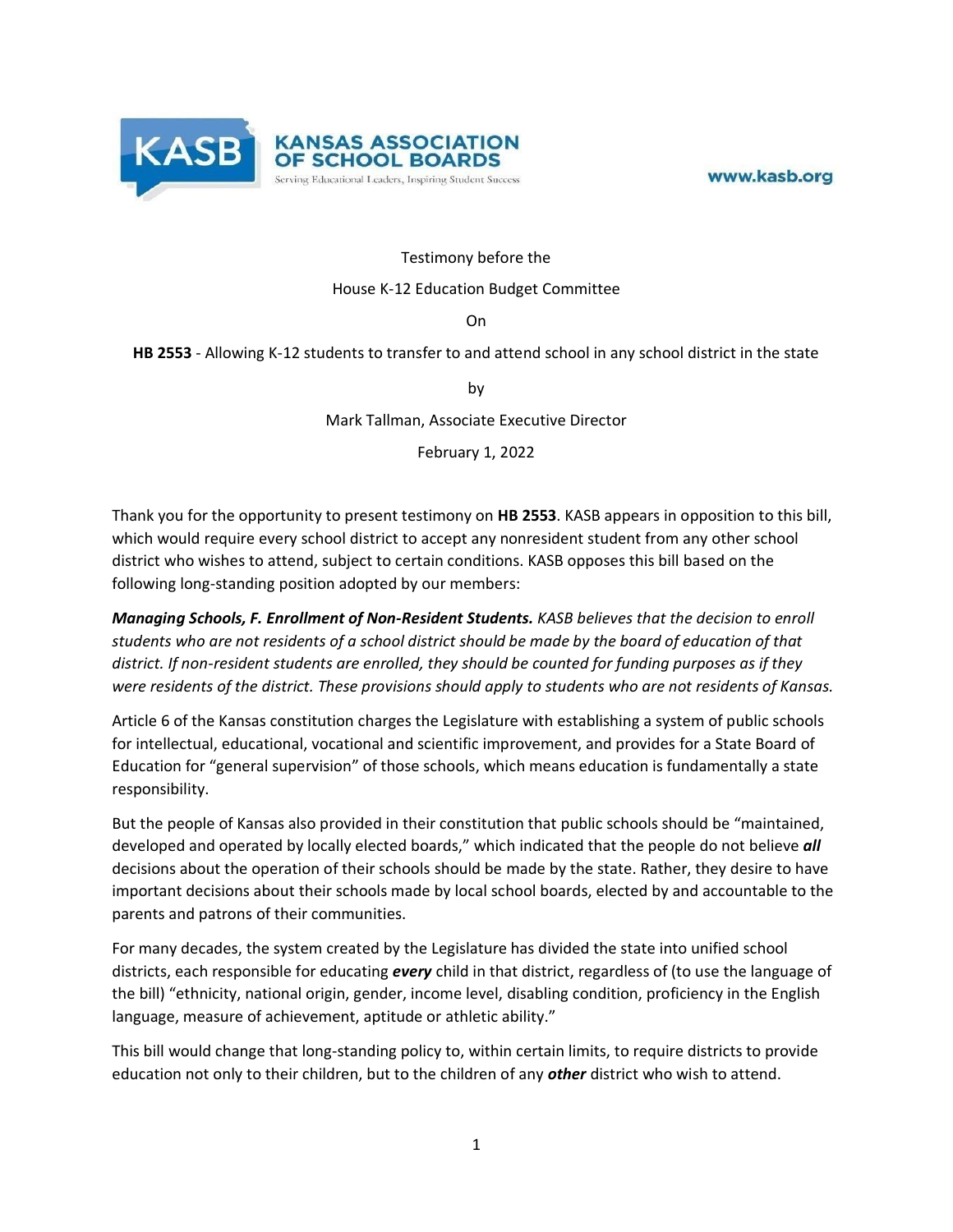It should be stressed that almost all local school districts already enroll at least some non-residents, and over 21,000 Kansas students are attending districts where they are not residents. This is over four percent of all public students. Together, these students would be the sixth largest school districts in the state and are equal to almost 85 percent of the enrollment of all private, accredited schools.

These students are attending other districts because local school boards made the decision that accepting these nonresidents is not only good for these students, but also in the best interest of their own resident students, for whom they have primary responsibility.

The decision on how many non-resident students to accept is currently made by local school boards based on listening to – and being electorally accountable to – parents and other voters in those districts. This bill would override that input. There are a number of reasons why communities may want to limit non-resident enrollment, just as there are reasons why communities choose to except non-residents.

First, the state does not provide full funding for school district budgets. Districts may have different local option budgets between 15 and 33 percent, different levels of capital outlay levies and expenditures and different levels of debt for building construction, all which both affect the quality of programs and facilities and require different levels of taxation. Many parents may question why students from other districts, who are not paying taxes or fees to support the additional cost of these programs, should be allowed to benefit from them, even if there is "capacity."

Second, some parents may simply want to maintain their community schools for their community, so that all attending children have residential ties that strengthen civic cohesion.

Third, many districts understand that schools are always to some extent in competition for students and the funding that follows, and that accepting students from another district may have a negative effect on a neighboring district that also a part of larger community or metropolitan area. This would be a particular concern under this bill, because it does not appear to provide state transportation aid for nonresident students. Therefore, only families who can transport their students to other districts would benefit. (Unless the receiving districts diverted funds for transportation without receiving state aid – increasing non-instructional spending.)

As a result, this bill could encourage further isolating the lowest-income students in the highest poverty districts, which already have the lowest performance results for such students. We know "concentrated poverty" is an educational challenge, and the reason for high density at-risk weighting.

Among other concerns about this bill is a requirement that each school board adopt a policy by January 1, 2023, "to determine the number of nonresident students that the school district has the capacity to accept in each grade level for each school of the school district." But the bill provides no guidance on how capacity is to be defined. Is it to be based on physical space? Pupil-teacher ratio? Total staff ratio? Best instructional practices? Specific district or building programs?

Although no guidelines are provided for determining capacity, 10 percent of districts will be audited annually by Legislative Post Audit to determine if capacity levels were accurately reported. If not, the department of education shall determine such capacity levels for the school district. But again, no guidance is given as to what criteria KSDE will use. The bill also does not indicate how often, if ever, boards can revise their policy. Annually? Quarterly?